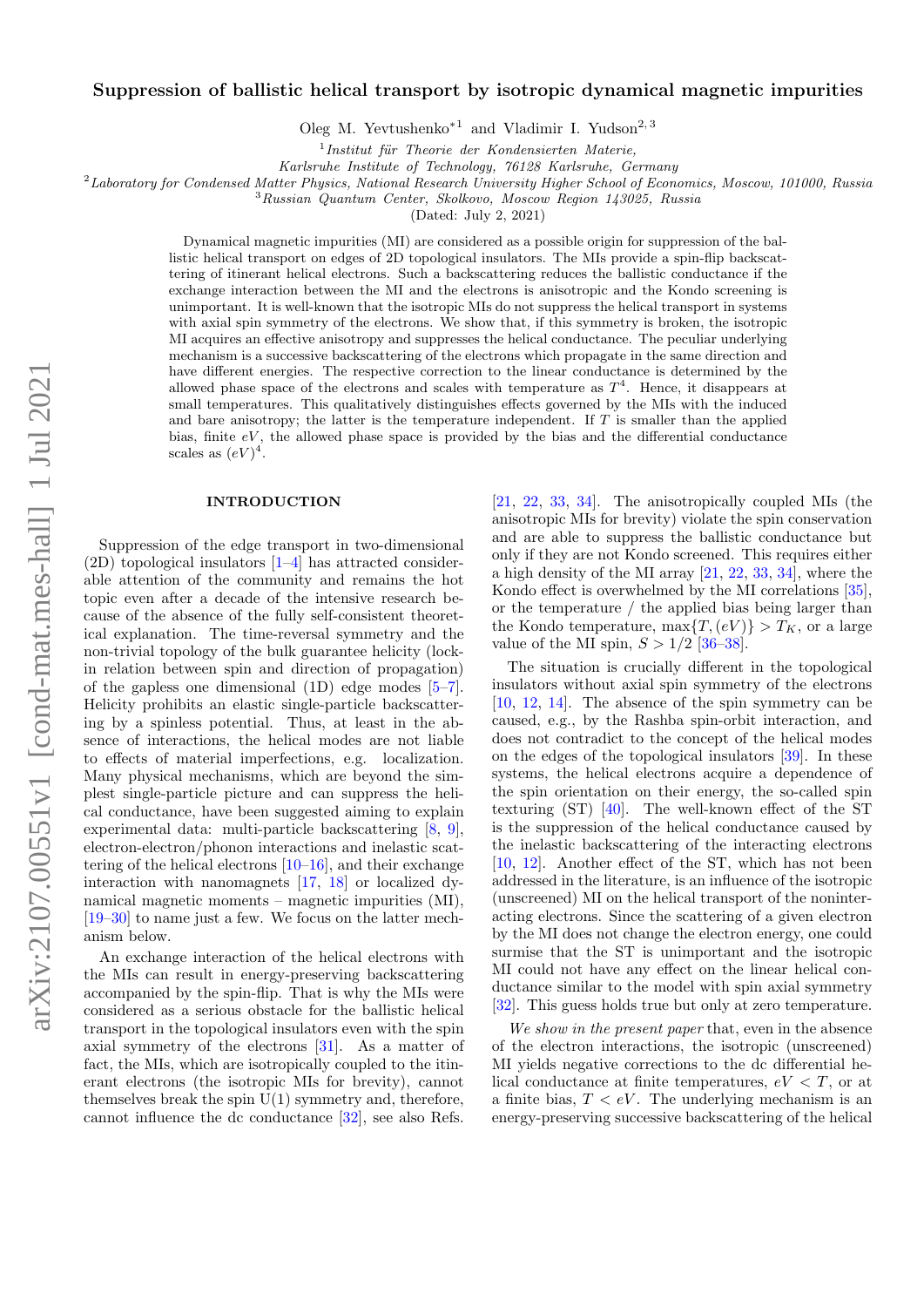

<span id="page-1-0"></span>FIG. 1. Successive scattering of two right moving helical electrons (shaded circles), which have different energies, by the MI (shaded square), see the explanation in the text.

electrons which propagate in the same direction and have different energies. We elaborate this mechanism at qualitative and quantitative levels, derive the ST correction to the helical conductance, which scales in the proper limiting cases as  $\delta G \propto \max\{T^4, (eV)^4\}$ , and compare our results with the suppression of the conductance caused by the anisotropic MI and by the combined effects of the ST and the electron interactions.

We would like to keep the discussion at the most transparent level and, therefore, use the representative example of the spin-1/2 MI weakly coupled to the noninteracting helical electrons at temperatures above  $T_K$ . The derivation of the differential conductance in this setup suffices to explain the combined effect of the MIs and the ST on helical transport. We touch upon more complicated situations, including Kosterlitz-Thoulesslike renormalizations of the MI-electrons coupling, very briefly and at a qualitative level.

### QUALITATIVE DISCUSSION

The succesive backscattering of the helical electrons by the isotropic MI is illustrated by Fig[.1](#page-1-0) where the cases with and without the ST are compared. Let us consider, for example, scattering of two right-moving helical electrons, see left panels of Fig[.1.](#page-1-0)

If there is no ST, the MI spin becomes parallel to that of all incoming right-moving electrons already after the first backscattering. This blocks consecutive spin-flips and, therefore, the MI is unable to backscatter one after another two electrons, see the upper panel of Fig[.1.](#page-1-0) Two electrons can be backscattered by the MI successively only if they have different chirality and, as a result, the dc helical conductance is not changed [\[32\]](#page-5-13). It is a wellknown example of systems where transport is ballistic despite backscattering of the individual electrons.

If, on the contrary, there is the ST, the first backscat-

tering aligns the MI spin with that of the first incoming electrons before it is backscattered. Due to the ST, incoming electrons with another energy have different orientation of the spin. Therefore, the MI can backscatter two helical electrons of the same chirality one after another (see the lower panel of Fig[.1\)](#page-1-0) which results in the suppression of the ballistic helical conductance. This requires a finite energy shell of partially filled electron states around the Fermi energy. In the linear response regime, the allowed phase space of the electrons decreases with lowering temperature and the probability of the above described successive backscattering vanishes in the limit of small T.

Before presenting a more rigorous description, the scaling of the MI governed correction to the dc conductance can be deduced from a phenomenological approach. Expressions for the backscattering current and for the respective correction to the differential conductance read as follows:

<span id="page-1-2"></span>
$$
\mathcal{J} = e\partial_t (N_R - N_L) = 2e\partial_t N_R, \ \delta G = \partial_V \mathcal{J}; \tag{1}
$$

where  $e$  and  $N_{R,L}$  are the electron charge and numbers of the right/left moving chiral electrons, respectively and we have taken into account the particle conservation law which relates chiral currents,  $\mathcal{J}_R = -\mathcal{J}_L$ . As we have already mentioned in Introduction, the backscattering caused by the isotropic MI cannot lead to the backscattering current if the spin axial symmetry is present. Breaking this symmetry leads to the ST and to the effective anisotropy of the MI. In the case of a weak ST, the anisotropic part of the coupling between the MI and the itinerant electrons is  $\sim k^2$ , with k being the electron momentum [\[10\]](#page-5-6). The corresponding (leading in the electron-MI coupling constant) contribution to  $\mathcal{J} \propto \partial_t N_R$  is governed by the product of the external voltage multiplied by the square of the anisotropic part of the coupling constant,  $\mathcal{J} \sim eV \times k^4$ . The typical value of k can be estimated as  $k \sim \max\{T/v_F, eV/v_F\}$ . Hence, one may expect  $\delta G \sim T^4 \mathcal{F}(eV/T)$ , which is reduced to

<span id="page-1-1"></span>
$$
\delta G \propto \max\{T^4, (eV)^4\},\tag{2}
$$

in corresponding limiting cases. Such an argumentation suggesting the scaling  $Eq.(2)$  $Eq.(2)$  is rather general and does not depend on the value of the MI spin at  $\max\{T, eV\} \gg$  $T_K$ . On the other hand, the above phenomenology is based on the intuition suggested by the Boltzmann kinetic equation, whose validity is a priory not clear. The kinetic equation must include distribution functions of the helical electrons and of the MI. The latter can be used only if the MI density matrix is diagonal. This is generically not correct in arbitrarily chosen basis [\[37\]](#page-6-3) while the a proper basis is not know in advance, see calculations below. Besides, the power counting is unable to predict the scaling function  $\mathcal{F}(eV/T)$  describing the crossover regime,  $T \sim eV$ , which might be of interest for comparing with experimental results. Hence, one needs a more rigorous theory of the backscattering current governed by the MI. We develop it in the next section by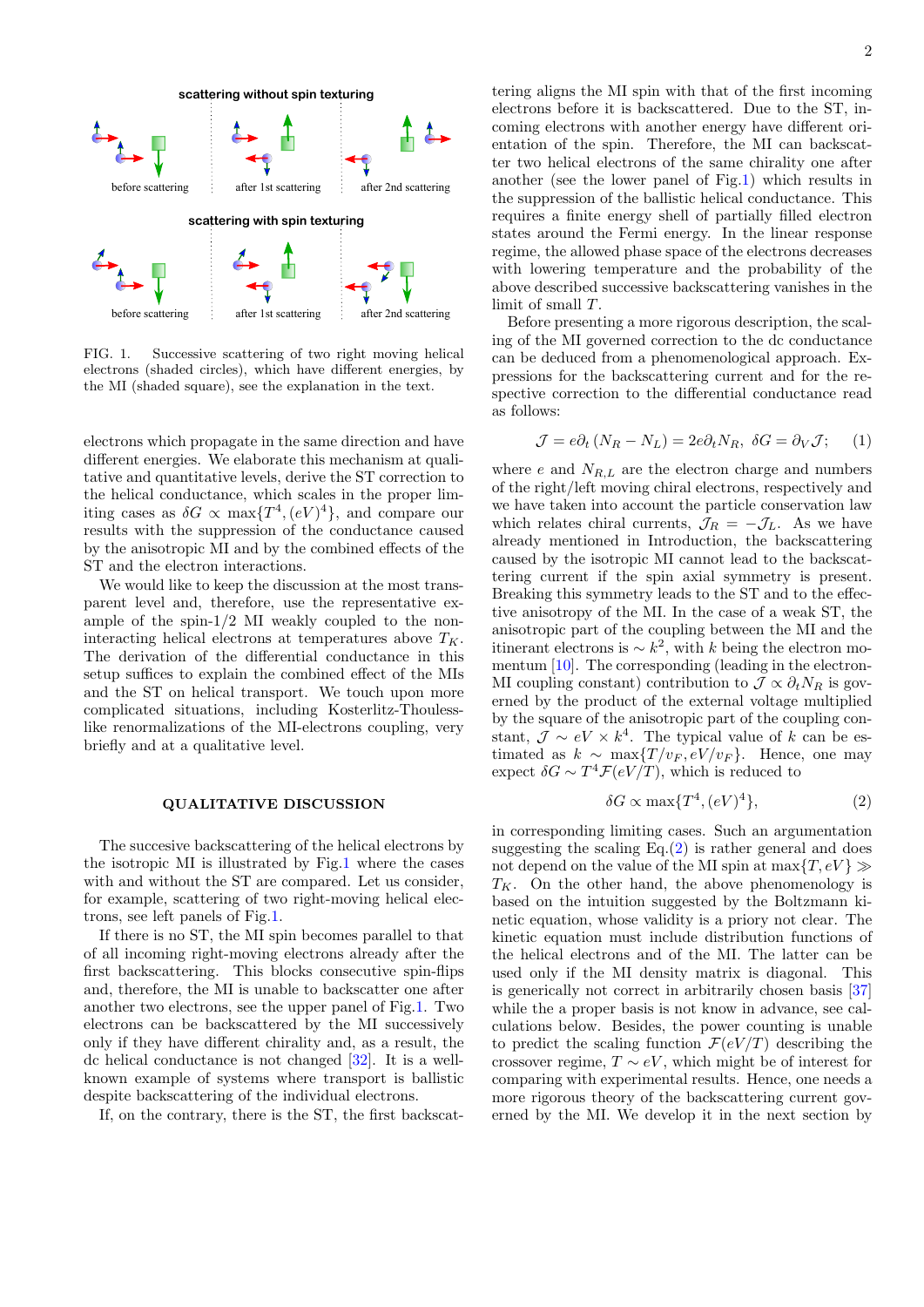using the master equation approach for our main example of the spin-1/2 MI.

# MODEL AND METHOD

Massless 1D fermions propagating on the edge of the 2D topological insulators are described by the standard Dirac Hamiltonian

$$
H_0 = v_F \sum_k k \left( \Psi_{\rm ch}^\dagger(k) \hat{\sigma}^z \Psi_{\rm ch}(k) \right). \tag{3}
$$

Here  $\Psi_{\text{ch}}^{\text{T}} = {\psi_R, \psi_L}, \hat{\sigma}^z \equiv \text{diag}(1, -1), \psi_{R/L}$  are chiral fermionic operators of right/left moving modes,  $v_F$ is the Fermi velocity. The Hamiltonian of the exchange interaction between the fermions and the MI is naturally written in the spin fermionic basis,  $\Psi_{sp}^{T} = {\psi_{\uparrow}, \psi_{\downarrow}}$ :

<span id="page-2-1"></span>
$$
H_{\rm int} = \sum_{j} \sum_{k_{1,2}} J_j \Psi_{\rm sp}^{\dagger}(k_1) \hat{S}^j \hat{\sigma}^j \Psi_{\rm sp}(k_2), \ j = x, y, z; \quad (4)
$$

with  $\hat{S}^j$  and  $\hat{\sigma}^j$  being the localized spin-1/2 operator and the Pauli matrices, respectively. The MI is located at position  $x = 0$ . For our purposes, it suffices to assume the diagonal coupling matrix with small diagonal entries,  $J_j \ll v_F$ . The spin and chiral bases are related by the  $k$ -dependent rotation [\[10,](#page-5-6) [41\]](#page-6-4)

<span id="page-2-0"></span>
$$
\Psi_{\rm sp}(k) = \hat{B}(k)\Psi_{\rm ch}(k), \ \hat{B}(k) \equiv \cos(\theta(k)) + i\hat{\sigma}^y \sin(\theta(k)).
$$
\n(5)

We have introduced the angle of the spin rotation caused by the ST:  $\theta(k) \equiv (k/k_0)^2$ . The ST is typically weak,  $k/k_0 \sim \max\{T, eV\}/k_0v_F \ll 1$ . However, using Eq.[\(5\)](#page-2-0) [without an expansion of  $\hat{B}$  in powers of  $\theta(k)$ ] is technically more convenient. Eq. $(4)$  in the chiral basis reads:

<span id="page-2-2"></span>
$$
H_{\rm int} = \sum_{k_{1,2}} \Psi_{\rm ch}^{\dagger}(k_1) \hat{\mathcal{G}}(k_1, k_2) \Psi_{\rm ch}(k_2), \tag{6}
$$

$$
\hat{\mathcal{G}}(k_1, k_2) = \sum_j J_j \hat{S}^j \left( \hat{B}^\dagger(k_1) \hat{\sigma}^j \hat{B}(k_2) \right) . \tag{7}
$$

Eq.[\(7\)](#page-2-2) shows that the ST-caused rotation by the matrix  $\hat{B}$  changes (or even induces in the isotropic case) the anisotropy of the coupling. This effective anisotropy depends on the electron momentum and gives rise to the suppression of the helical conductance.

The expression for the number of the chiral electrons, which enters  $Eq.(1)$  $Eq.(1)$  for the backscattering current, reads:

<span id="page-2-3"></span>
$$
N_{\alpha} = \sum_{k} \text{Tr}_{e,MI} \{ \psi_{\alpha}^{\dagger}(k) \psi_{\alpha}(k) \hat{\rho}(t) \}, \ \alpha = R, L. \tag{8}
$$

Trace in  $Eq.(8)$  $Eq.(8)$  is calculated with respect to the helical electrons,  $\text{Tr}_{e}$ , and the MI,  $\text{Tr}_{MI}$ ;  $\hat{\rho}(t)$  denotes the total (describing the electrons and the MI) density matrix in the interaction representation with respect to  $H_0$ . In the standard approach, which involves the Markovian ap-proximation (see, e.g., the textbook [\[42\]](#page-6-5)),  $\hat{\rho}(t)$  obeys the

evolution equation  $\partial_t \hat{\rho} = -i[\mathcal{H}_{int}(t), \hat{\rho}(-\infty)] + \mathcal{L}[\hat{\rho}(t)],$ where

<span id="page-2-4"></span>
$$
\mathcal{L}[\hat{\rho}(t)] \equiv -\int_{-\infty}^{t} dt' \left[ \mathcal{H}_{\text{int}}(t), \left[ \mathcal{H}_{\text{int}}(t'), \hat{\rho}(t) \right] \right], \quad (9)
$$

and, in the second order in  $H_{\text{int}}$ ,  $\hat{\rho}$  in Eq.[\(9\)](#page-2-4) can be factorized  $\hat{\rho} \simeq \hat{\rho}_e \hat{\rho}_{MI}$ . Here  $\hat{\rho}_e$  is the density matrix of the free electrons coupled to the leads,  $\hat{\rho}_{MI} \equiv \text{Tr}_e\{\hat{\rho}\}\$ is the reduced density matrix of the MI. The latter matrix obeys the master equation  $\partial_t \hat{\rho}_{MI} = \text{Tr}_e \{ \mathcal{L}[\hat{\rho}_e \hat{\rho}_{MI}(t)] \}$ (the linear in  $\mathcal{H}_{int}$  term does not contribute to  $Tr_e$ ).

The effect which we study is governed by real processes. Virtual processes lead to renormalizations, which are unimportant at max $\{T, eV\} \gg T_K$ . Therefore, we neglect the virtual processes and focus on the energypreserving scattering of the electrons by the MI. The master equation takes the following form

<span id="page-2-5"></span>
$$
\partial_t \hat{\rho}_{MI} = -\frac{\pi}{(2\pi v_F)^2} \sum_{\alpha,\beta} \int d\epsilon \Big\{ f_e^{\alpha}(\epsilon) \left[ 1 - f_e^{\beta}(\epsilon) \right] \quad (10)
$$

$$
\times \left[ \{ \hat{\mathcal{G}}_{\alpha\beta}(\epsilon) \hat{\mathcal{G}}_{\beta\alpha}(\epsilon), \hat{\rho}_{MI} \} + -2 \hat{\mathcal{G}}_{\beta\alpha}(\epsilon) \hat{\rho}_{MI} \hat{\mathcal{G}}_{\alpha\beta}(\epsilon) \right] \Big\}.
$$

Here  $\alpha, \beta = R, L; \hat{\mathcal{G}}(\epsilon) \equiv \hat{\mathcal{G}}(\epsilon/v_F, \epsilon/v_F); f_e^{R/L}$  are fermionic distribution functions:

$$
f_e^{R/L}(\epsilon) = \frac{1}{\exp\left[ (\epsilon - \mu_{R/L})/T \right] + 1};\tag{11}
$$

 $\mu_{R/L}$  are chemical potentials of the corresponding leads; we assume  $\mu_{R/L} = \pm eV/2 \Rightarrow \delta \mu \equiv \mu_R \mu_L = eV$ . The stationary solution of Eq.[\(10\)](#page-2-5),  $\hat{\rho}_{MI}^{\text{st}}$ , determines the backscattering dc current:  $\mathcal{J}_{dc}$  =  $2e\text{Tr}_{e,MI}\left\{\psi_R^{\dagger}\psi_R\mathcal{L}[\hat{\rho}_e\hat{\rho}_{MI}^{\text{st}}]\right\}$ . Similar to Eq.[\(10\)](#page-2-5), we find

<span id="page-2-7"></span>
$$
\mathcal{J}_{\rm dc} = \frac{4\pi e}{(2\pi v_F)^2} \int d\epsilon \qquad (12)
$$

$$
\left( f_e^L(\epsilon) \left[ 1 - f_e^R(\epsilon) \right] \text{Tr}_{MI} \{ \hat{\mathcal{G}}_{LR}(\epsilon) \hat{\mathcal{G}}_{RL}(\epsilon) \hat{\rho}_{MI}^{\text{st}} \} - f_e^R(\epsilon) \left[ 1 - f_e^L(\epsilon) \right] \text{Tr}_{MI} \{ \hat{\mathcal{G}}_{RL}(\epsilon) \hat{\mathcal{G}}_{LR}(\epsilon) \hat{\rho}_{MI}^{\text{st}} \} \right).
$$

## RESULTS AND THEIR DISCUSSION

### Linear response

Let us first study the linear response,  $V \rightarrow 0$ , and find the temperature-dependent correction to dc linear conductance,  $\delta G_L(T) \equiv \delta G(T, V = 0)$ .

After a straightforward algebra, we obtain the following answers for the stationary density matrix of the MI:

<span id="page-2-6"></span>
$$
\hat{\rho}_{MI}^{\text{st}} = \frac{1}{2} + \frac{\delta \mu}{T} \tilde{J}_y \times \qquad (13)
$$
\n
$$
\times \left( \frac{\tilde{J}_x I_c(\mathcal{T})}{\tilde{J}_x^2 + \tilde{J}_y^2} \hat{S}^z - \frac{\tilde{J}_z I_s(\mathcal{T})}{\tilde{J}_z^2 + \tilde{J}_y^2} \hat{S}^x \right) + o(\delta \mu);
$$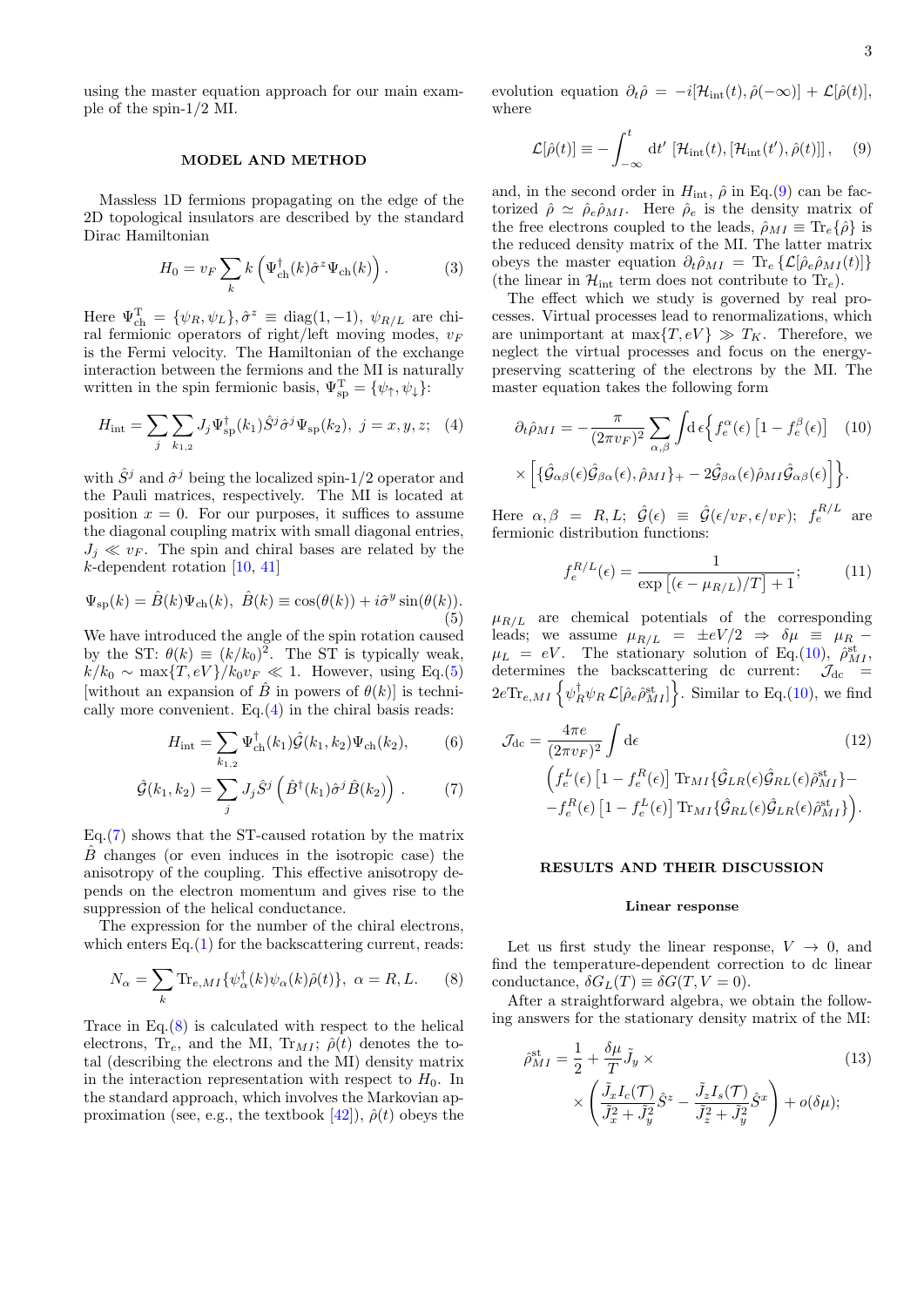and for  $\delta G_L$ :

<span id="page-3-0"></span>
$$
\frac{\delta G_L}{G_0} = -\frac{1}{2} \frac{\left(J_x^2 - J_y^2\right)^2}{J_x^2 + J_y^2} + \frac{\tilde{J}_x^2 - \tilde{J}_z^2}{4} [1 - I_c(2\mathcal{T})] + \qquad (14)
$$

$$
+ 2\tilde{J}_y^2 \left[ \frac{\tilde{J}_x^2}{\tilde{J}_x^2 + \tilde{J}_y^2} \left( I_c^2(\mathcal{T}) - 1 \right) + \frac{\tilde{J}_z^2}{\tilde{J}_z^2 + \tilde{J}_y^2} I_s^2(\mathcal{T}) \right].
$$

Here  $\mathcal{T} \equiv 2 \left(2T/v_F k_0\right)^2$ ;  $\tilde{J}_{x,y,z} \equiv J_{x,y,z}/v_F$ ;  $G_0 =$  $e^2/h$  is the helical ballistic conductance; and we have introduced two functions.

$$
I_c(x) = \int_0^\infty d\epsilon \frac{\cos(x\epsilon^2)}{\cosh^2(\epsilon)}, \ I_s(x) = \int_0^\infty d\epsilon \frac{\sin(x\epsilon^2)}{\cosh^2(\epsilon)}.
$$

Since  $\delta G_L$  depends on  $T/v_F k_0$ , its temperature independent part corresponds to the limit of small temperature and, simultaneously, of the vanishing ST.

If the MI is isotropic,  $\tilde{J}_{x,y,z} = \tilde{J}$ , Eqs.[\(13](#page-2-6)[,14\)](#page-3-0) reduce to

<span id="page-3-3"></span>
$$
\hat{\rho}_{MI}^{\text{st}} \simeq \frac{1}{2} + \frac{\delta \mu}{2T} \left( I_c(\mathcal{T}) \hat{S}^z - I_s(\mathcal{T}) \hat{S}^x \right) \simeq \qquad (15)
$$
\n
$$
\frac{1}{2} + \frac{\delta \mu}{2T} \left( \left[ 1 - \frac{14}{15} \left( \frac{\pi T}{v_F k_0} \right)^4 \right] \hat{S}^z - \frac{2}{3} \left( \frac{\pi T}{v_F k_0} \right)^2 \hat{S}^x \right);
$$
\n
$$
\delta G_L^{(\text{iso})} = -\tilde{J}^2 \left\{ 1 - \left[ I_c^2(\mathcal{T}) + I_s^2(\mathcal{T}) \right] \right\} G_0 \simeq \qquad (16)
$$
\n
$$
\simeq -\frac{4\tilde{J}^2 G_0}{45} \left( \frac{2\pi T}{v_F k_0} \right)^4.
$$

<span id="page-3-1"></span>Eq.  $(16)$  confirms that the isotropic (unscreened) MI is able to suppress the helical ballistic conductance in the topological insulators with broken axial spin symmetry of the electrons.

The exponent of the power-law T-dependence of  $\delta G_L^{\mathrm{(iso)}}$  is anticipated from the phase space-arguments of the above qualitative discussion and, simultaneously, the value  $\delta G_L^{(\text{iso})}(T/v_F k_0 = 0) = 0$  agrees with the prediction of Ref.[\[32\]](#page-5-13) on the vanishing effect of the isotropic MI in the absence of the ST. The temperature dependence of  $\delta G_L^{\text{(iso)}} \sim (T/v_F k_0)^4$  dominates over that of a correction to the linear conductance,  $\delta G_{\text{int}}$ , governed by the combined effect of the ST and the electron interactions.  $\delta G_{\text{int}}$  is parametrically smaller in a clean system and reads as either  $\delta G_{\text{int}} \propto (T/v_F k_0)^5$  at  $k_F = 0$  or  $\delta G_{\rm int} \propto (v_F k_0/T) \exp(-v_F k_0/T)$  at  $v_F k_F \gg T$  [\[10\]](#page-5-6).

The bare XY-anisotropy of the coupling constants makes  $\delta G_L|_{T\to 0}$  in Eq.[\(14\)](#page-3-0) finite (still assuming  $T > T_K$ ) in agreement with the previous works [\[36–](#page-5-19)[38\]](#page-6-0), see comparison of the isotropic and anisotropic cases in Fig[.2.](#page-3-2) Curiously, the ST can decrease the effect of the magnetic anisotropy and make  $G_L(T = 0) < G_L(T \neq 0)$ , with  $G_L(T)$  certainly being smaller than  $G_0$ . This happens, for instance, at  $J_y = 0$  in the range  $0 < J_z < J_x$ , the red curve in Fig[.2.](#page-3-2) If  $J_y = 0, J_z = J_x \neq 0$ , the ST does not change  $G_L$  which is finite and temperature in-dependent, the green curve in Fig[.2.](#page-3-2) In the regime  $J_y =$ 

 $0, J_z > J_x \neq 0$ , the ST enhances the effect of the magnetic anisotropy such that  $G_L(T=0) > G_L(T \neq 0)$ , the blue curve in Fig[.2.](#page-3-2) Thus, an unusual growth of the subballistic helical conductance with increasing the temperature might indicate the combined effect of the anisotropic MI and the ST. The  $T^4$ -dependence of the correction to the conductance can arise also in a model which describes the combined effect of the ST and the electron interactions in the presence of a potential disorder; their combined action results in the scaling  $\delta G_{\rm int+imp} \propto (T/v_F k_0)^4$ at  $v_F/L \ll T \ll v_F k_F$  (L is the systems size) [\[10\]](#page-5-6). However, this mechanism always leads to the inequality  $G_L(T = 0) > G_L(T \neq 0).$ 

If one takes into account virtual processes, the coupling constants in Eqs. $(14,16)$  $(14,16)$  acquire an additional temperature dependence due to Kosterlitz-Thouless-like renormalizations which are very weak and can be safely ignored at  $T \gg T_K$  [\[19,](#page-5-10) [31\]](#page-5-12). Moreover, in a particular case  $J_{x,y} = 0$ , the renormalizations are absent at the level the first loop of the renormalization group. Therefore, the answer  $(14)$  is expected to approximately hold true down to ultra-low temperatures in the case of the easy z-axis anisotropy of the exchange coupling.

### Nonlinear response caused by isotropic MI

Eqs.[\(10,](#page-2-5)[12\)](#page-2-7) describe the combined effect of the MI and the ST on helical transport also at a finite bias. This effect does not vanish if the temperature approaches zero but the bias is finite,  $T_K \ll eV$ . In this case, the phase space, which is needed for the successive backscattering of the helical electrons with the same chirality, is provided by  $eV$  instead of T. It is reflected by a crossover of the differential conductance from the  $T^4$ -scaling to the  $(eV)^4$ scaling. In particular, the correction to the nonlinear conductance governed by the isotropic MI reads as:



<span id="page-3-2"></span>FIG. 2. Temperature dependence of the MI-generated correction to the linear ballistic helical conductance for four cases: (i) isotropic MI,  $\tilde{J}_{x,y,z} = 0.25$  (black curve); (ii) anisotropic MI  $\tilde{J}_x = 0.25, \tilde{J}_y = 0, \tilde{J}_z = 0.35$  (blue curve); (iii) easy xz-plane anisotropic MI,  $\tilde{J}_{x,z} = 0.25, \tilde{J}_y = 0$  (green curve); (iv) easy x-axis anisotropic MI,  $\tilde{J}_x = 0.25, \tilde{J}_{y,z} = 0$ (red curve).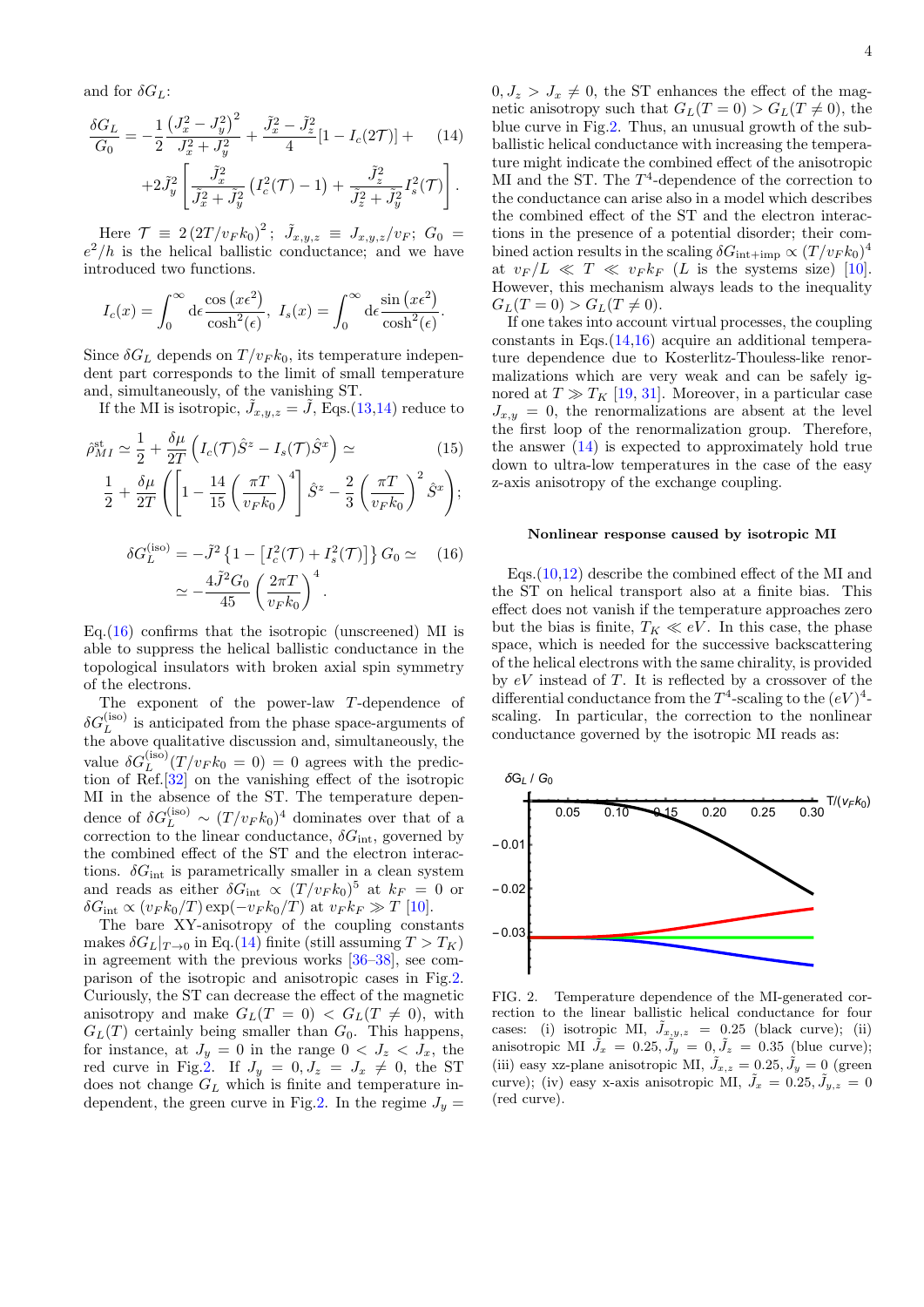<span id="page-4-0"></span>
$$
\delta G^{(\text{iso})}(T \ll eV) \simeq -\frac{\tilde{J}^2 G_0}{18} \left(\frac{eV}{v_F k_0}\right)^4 = \frac{5}{8} \left(\frac{u}{\pi}\right)^4 \delta G_L^{(\text{iso})}; \quad u \equiv \frac{eV}{2T}
$$
\n
$$
(17)
$$

The crossover between regimes of the infinitesimal bias, Eq. $(16)$ , and the vanishing temperature, Eq. $(17)$ , is described by a rather complicated function:

<span id="page-4-2"></span>
$$
\frac{\delta G^{(\text{iso})}(T,V)}{\delta G_L^{(\text{iso})}(T)} \simeq 1 - \frac{\tanh^2(u)}{2} + \frac{15}{4} \left(\frac{u}{\pi}\right)^2 \left[1 + \frac{\tanh(u)}{u} - \frac{\tanh^2(u)}{2}\right] + \frac{5}{4} \left(\frac{u}{\pi}\right)^4 \left[1 + \frac{4 + 2u \coth(u) - u^2}{2\left(1 + u \coth(u)\right)^2}\right];\tag{18}
$$

see the main panel of Fig[.3.](#page-4-1)

Complexity of Eq.[\(18\)](#page-4-2) at  $T \simeq eV$  is related to the MI polarization, which develops with increasing the ratio  $eV/T$ . For instance, the partial mean polarization of the isotropic MI along the helical edge,  $S_x = \text{Tr} \left[ \hat{S}^x \rho_{MI}^{\text{st}} \right]$ , is given by

<span id="page-4-3"></span>
$$
\frac{S_x(T, eV)}{S_x^{(0)}(T, eV)} \simeq \frac{1 + \left(\frac{u}{\pi}\right)^2 + \left[1 + 3\left(\frac{u}{\pi}\right)^2\right] \frac{\tanh(u)}{u}}{1 + u \coth(u)}; \quad (19)
$$

see the inset in Fig[.3.](#page-4-1) Here  $S_x^{(0)} = -(2u/3)(\pi T/v_F k_0)^2$ is the corresponding value of the MI polarization in the linear regime, cf. Eq.[\(15\)](#page-3-3).

### SUMMARY

We have demonstrated that the spin texturing, which reflects the absence of the spin axial symmetry of electrons, noticeably changes the influence of dynamical magnetic impurities on the helical transport on edges of 2D topological insulators. This is particular pronounced in the emergent ability of the (unscreened) spin  $U(1)$ invariant MI to suppress the ballistic dc helical conductance. We have exemplified such a suppression by



<span id="page-4-1"></span>FIG. 3. Main panel: Crossover of the correction to the differential conductance, Eq.[\(18\)](#page-4-2), between limits of the linear response,  $eV \ll T_K \ll T$  (dash-dotten line), and the finite bias,  $T, T_K \ll eV$  (dashed line). Inset: Polarization of the MI spin along x-axis (i.e., along the helical edge), Eq.  $(19)$ .

considering the example of the isotropic MI. This effect does not require the energy transfer but, nevertheless, is temperature-dependent. The corresponding contribution to the linear helical conductance,  $\delta G_L^{(\mathrm{iso})}$  in Eq.[\(16\)](#page-3-1), is negative and its magnitude decreases as  $T<sup>4</sup>$  while lowering the temperature. It is related to the underlying physical mechanism of suppression of the dc conductance: the isotropic MI can backscatter one after another electrons propagating in the same direction if they have different orientation of spins due to different energies. If  $T \to 0$ , transport is carried by the electrons on the Fermi level, the available phase space of the electrons shrinks and the predicted effect disappears, namely, the isotropic MI does not affect the helical conductance similar to the systems with the spin axial symmetry (no ST). The predicted  $T^4$ dependence of  $\delta G_L^{\text{(iso)}}$  is parametrically greater than that anticipated in clean systems with the ST and the electron interactions [\[10\]](#page-5-6).

If the applied external voltage if finite and  $T \ll eV$ , the available phase space is provided by the voltage and the differential conductance scales as  $G^{(iso)} \propto (eV)^4$ , Eq.[\(17\)](#page-4-0). The crossover between two scaling regimes is described by Eq.[\(18\)](#page-4-2). It reflects a partial polarization of the MI caused by a rather complicated competition of the applied voltage and the finite temperature.

We note also a curious feature of the combined effect of the ST and the anisotropic MI: if the bare anisotropy of the coupling between the MI and the conduction electrons is of the easy axis type (with the axis being directed along the edge of the topological insulator), the ST can effectively weaken the anisotropy and partially restore the ballisticity of the conductance. This effect could manifest itself in an unusual growth of the subballistic linear helical conductance with increasing T.

# ACKNOWLEDGMENTS

O.M.Ye. acknowledges support from the DFG through the grant YE 157/2-3. V.I.Yu. acknowledges support from the Basic research program of HSE.

Author contributions: The authors have made an equal contribution to this paper.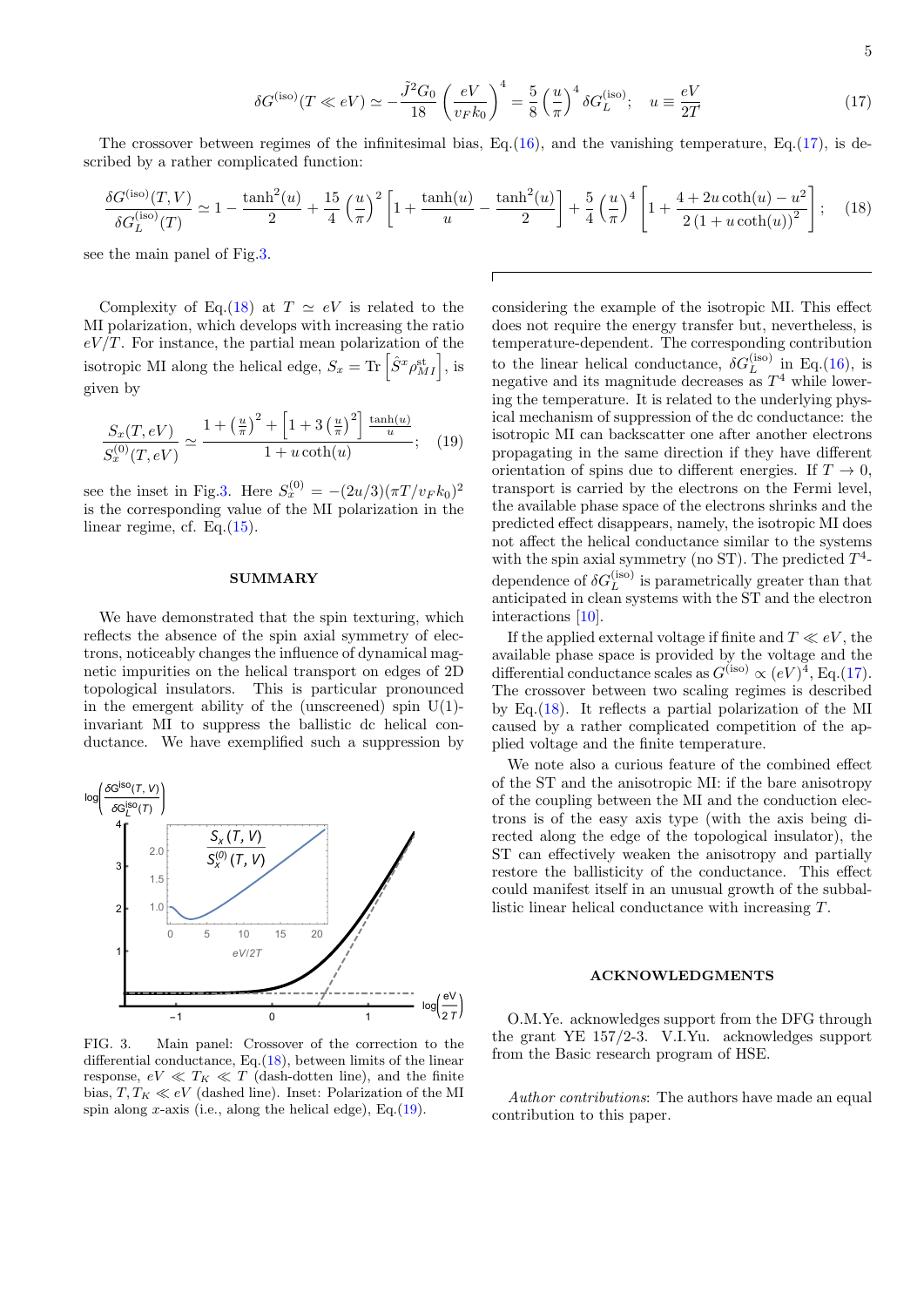Competing interests: The authors declare no competing interests.

Data availability: No datasets were generated or analysed during the current study.

- <span id="page-5-0"></span>[1] M. König, S. Wiedmann, C. Brune, A. Roth, H. Buhmann, L. W. Molenkamp, X. L. Qi, and S. C. Zhang, QSH insulator state in HgTe quantum wells, [Science](https://doi.org/10.1126/science.1148047) 318, [766 \(2007\).](https://doi.org/10.1126/science.1148047)
- [2] M. König, M. Baenninger, A. G. F. Garcia, N. Harjee, B. L. Pruitt, C. Ames, P. Leubner, C. Brüne, H. Buhmann, L. W. Molenkamp, and D. Goldhaber-Gordon, Spatially Resolved Study of Backscattering in the QSH State, Phys. Rev. X 3[, 021003 \(2013\).](https://doi.org/10.1103/PhysRevX.3.021003)
- [3] I. Knez, C. T. Rettner, S.-H. Yang, S. S. P. Parkin, L. J. Du, R. R. Du, and G. Sullivan, Observation of Edge Transport in the Disordered Regime of Topologically Insulating InAs/GaSb Quantum Wells, [Phys. Rev. Lett.](https://doi.org/10.1103/PhysRevLett.112.026602) 112[, 026602 \(2014\).](https://doi.org/10.1103/PhysRevLett.112.026602)
- <span id="page-5-1"></span>[4] E. M. Spanton, K. C. Nowack, L. J. Du, G. Sullivan, R. R. Du, and K. Moler, Images of Edge Current in InAs/GaSb Quantum Wells, [Phys. Rev. Lett.](https://doi.org/10.1103/PhysRevLett.113.026804) 113, 026804 (2014).
- <span id="page-5-2"></span>[5] M. Z. Hasan and C. L. Kane, Colloquium: Topological insulators, [Rev. Mod. Phys.](https://doi.org/10.1103/RevModPhys.82.3045) 82, 3045 (2010).
- [6] X. L. Qi and S. C. Zhang, Topological insulators and superconductors, [Rev. Mod. Phys.](https://doi.org/10.1103/RevModPhys.83.1057) 83, 1057 (2011).
- <span id="page-5-3"></span>[7] S.-Q. Shen, Topological insulators: Dirac Equation in Condensed Matters (2nd ed.) (Springer, 2017).
- <span id="page-5-4"></span>[8] C. Wu, B. A. Bernevig, and S. C. Zhang, Helical liquid and the edge of QSH systems, [Phys. Rev. Lett.](https://doi.org/10.1103/PhysRevLett.96.106401) 96, [106401 \(2006\).](https://doi.org/10.1103/PhysRevLett.96.106401)
- <span id="page-5-5"></span>[9] N. Lezmy, Y. Oreg, and M. Berkooz, Single and multiparticle scattering in helical liquid with an impurity, [Phys.](https://doi.org/10.1103/PhysRevB.85.235304) Rev. B 85[, 235304 \(2012\).](https://doi.org/10.1103/PhysRevB.85.235304)
- <span id="page-5-6"></span>[10] T. L. Schmidt, S. Rachel, F. von Oppen, and L. I. Glazman, Inelastic Electron Backscattering in a Generic Helical Edge Channel, [Phys. Rev. Lett.](https://doi.org/10.1103/PhysRevLett.108.156402) 108, 156402 (2012).
- [11] J. I. Väyrynen, M. Goldstein, and L. I. Glazman, Helical Edge Resistance Introduced by Charge Puddles, [Phys.](https://doi.org/10.1103/PhysRevLett.110.216402) Rev. Lett. 110[, 216402 \(2013\).](https://doi.org/10.1103/PhysRevLett.110.216402)
- <span id="page-5-20"></span>[12] N. Kainaris, I. V. Gornyi, S. T. Carr, and A. D. Mirlin, Conductivity of a generic helical liquid, [Phys. Rev. B](https://doi.org/10.1103/PhysRevB.90.075118) 90, [075118 \(2014\).](https://doi.org/10.1103/PhysRevB.90.075118)
- [13] J. I. Väyrynen, M. Goldstein, Y. Gefen, and L. I. Glazman, Resistance of helical edges formed in a semiconductor heterostructure, Phys. Rev. B 90[, 115309 \(2014\).](https://doi.org/10.1103/PhysRevB.90.115309)
- <span id="page-5-21"></span>[14] J. I. Väyrynen, D. I. Pikulin, and J. Alicea, Noise-Induced Backscattering in a QSH Edge, [Phys. Rev. Lett.](https://doi.org/10.1103/PhysRevLett.121.106601) 121[, 106601 \(2018\).](https://doi.org/10.1103/PhysRevLett.121.106601)
- [15] S. Groenendijk, G. Dolcetto, and T. L. Schmidt, Fundamental limits to helical edge conductivity due to spinphonon scattering, Phys. Rev. B 97[, 241406 \(2018\).](https://doi.org/10.1103/PhysRevB.97.241406)
- <span id="page-5-7"></span>[16] M. McGinley and N. R. Cooper, Elastic backscattering of quantum spin Hall edge modes from Coulomb interactions with nonmagnetic impurities, [Phys. Rev. B](https://doi.org/10.1103/PhysRevB.103.235164) 103, [235164 \(2021\).](https://doi.org/10.1103/PhysRevB.103.235164)
- <span id="page-5-8"></span>[17] Q. Meng, S. Vishveshwara, and T. L. Hughes, Spintransfer torque and electric current in helical edge states in QSH devices, Phys. Rev. B 90[, 205403 \(2014\).](https://doi.org/10.1103/PhysRevB.90.205403)
- <span id="page-5-9"></span>[18] P. Novelli, F. Taddei, A. K. Geim, and M. Polini, Failure of Conductance Quantization in Two-Dimensional Topological Insulators due to Nonmagnetic Impurities, [Phys.](https://doi.org/10.1103/PhysRevLett.122.016601)

Rev. Lett. 122[, 016601 \(2019\).](https://doi.org/10.1103/PhysRevLett.122.016601)

- <span id="page-5-10"></span>[19] J. Maciejko, Kondo lattice on the edge of a twodimensional topological insulator, [Phys. Rev. B](https://doi.org/10.1103/PhysRevB.85.245108) 85, [245108 \(2012\).](https://doi.org/10.1103/PhysRevB.85.245108)
- [20] V. Cheianov and L. I. Glazman, Mesoscopic fluctuations of conductance of a helical edge contaminated by magnetic impurities, [Phys. Rev. Lett.](https://doi.org/10.1103/PhysRevLett.110.206803) 110, 206803 (2013).
- <span id="page-5-14"></span>[21] B. L. Altshuler, I. L. Aleiner, and V. I. Yudson, Localization at the Edge of a 2D Topological Insulator by Kondo Impurities with Random Anisotropies, [Phys. Rev. Lett.](https://doi.org/10.1103/PhysRevLett.111.086401) 111[, 086401 \(2013\).](https://doi.org/10.1103/PhysRevLett.111.086401)
- <span id="page-5-15"></span>[22] O. M. Yevtushenko, A. Wugalter, V. I. Yudson, and B. L. Altshuler, Transport in helical Luttinger Liquid with Kondo impurities, EPL 112[, 57003 \(2015\).](https://doi.org/10.1209/0295-5075/112/57003)
- [23] L. Kimme, B. Rosenow, and A. Brataas, Backscattering in helical edge states from a magnetic impurity and Rashba disorder, Phys. Rev. B 93[, 081301 \(2016\).](https://doi.org/10.1103/PhysRevB.93.081301)
- [24] J. I. Väyrynen, F. Geissler, and L. I. Glazman, Magnetic moments in a helical edge can make weak correlations seem strong, Phys. Rev. B 93[, 241301 \(2016\).](https://doi.org/10.1103/PhysRevB.93.241301)
- [25] J. I. Väyrynen and L. I. Glazman, Current Noise from a Magnetic Moment in a Helical Edge, [Phys. Rev. Lett.](https://doi.org/10.1103/PhysRevLett.118.106802) 118[, 106802 \(2017\).](https://doi.org/10.1103/PhysRevLett.118.106802)
- [26] C.-H. Hsu, P. Stano, J. Klinovaja, and D. Loss, Nuclear-spin-induced localization of edge states in twodimensional topological insulators, [Phys. Rev. B](https://doi.org/10.1103/PhysRevB.96.081405) 96, [081405\(R\) \(2017\).](https://doi.org/10.1103/PhysRevB.96.081405)
- [27] V. D. Kurilovich, P. D. Kurilovich, and I. S. Burmistrov, Indirect exchange interaction between magnetic impurities near the helical edge, Phys. Rev. B 95[, 115430 \(2017\).](https://doi.org/10.1103/PhysRevB.95.115430)
- [28] O. M. Yevtushenko and V. I. Yudson, Kondo Impurities Coupled to Helical Luttinger Liquid: RKKY-Kondo Physics Revisited, [Phys. Rev. Lett.](https://doi.org/10.1103/PhysRevLett.120.147201) 120, 147201 (2018).
- [29] C.-H. Hsu, P. Stano, J. Klinovaja, and D. Loss, Effects of nuclear spins on the transport properties of the edge of two-dimensional topological insulators, [Phys. Rev. B](https://doi.org/10.1103/PhysRevB.97.125432) 97[, 125432 \(2018\).](https://doi.org/10.1103/PhysRevB.97.125432)
- <span id="page-5-11"></span>[30] J.-H. Zheng and M. A. Cazalilla, Nontrivial interplay of strong disorder and interactions in QSH insulators doped with dilute magnetic impurities, [Phys. Rev. B](https://doi.org/10.1103/PhysRevB.97.235402) **97**, 235402 [\(2018\).](https://doi.org/10.1103/PhysRevB.97.235402)
- <span id="page-5-12"></span>[31] J. Maciejko, C. Liu, Y. Oreg, X. L. Qi, C. Wu, and S. C. Zhang, Kondo effect in the helical edge liquid of the quantum spin Hall state, [Phys. Rev. Lett.](https://doi.org/10.1103/PhysRevLett.102.256803) 102, 256803 (2009).
- <span id="page-5-13"></span>[32] Y. Tanaka, A. Furusaki, and K. A. Matveev, Conductance of a helical edge liquid coupled to a magnetic impurity, [Phys. Rev. Lett.](https://doi.org/10.1103/PhysRevLett.106.236402) 106, 236402 (2011).
- <span id="page-5-16"></span>[33] O. M. Yevtushenko and A. M. Tsvelik, Chiral lattice supersolid on edges of QSH samples, [Phys. Rev. B](https://doi.org/10.1103/PhysRevB.98.081118) 98, [081118\(R\) \(2018\).](https://doi.org/10.1103/PhysRevB.98.081118)
- <span id="page-5-17"></span>[34] O. M. Yevtushenko and V. I. Yudson, Protection of helical transport in QSH samples: the role of symmetries on edges, [arXiv:1909.08460 \[cond-mat\] \(2019\).](http://arxiv.org/abs/1909.08460)
- <span id="page-5-18"></span>[35] S. Doniach, The Kondo lattice and weak antiferromagnetism, [Physica B+C](https://doi.org/10.1016/0378-4363(77)90190-5) 91, 231 (1977).
- <span id="page-5-19"></span>[36] Y. Vinkler-Aviv, D. May, and F. B. Anders, Analytical and numerical study of the out-of-equilibrium current